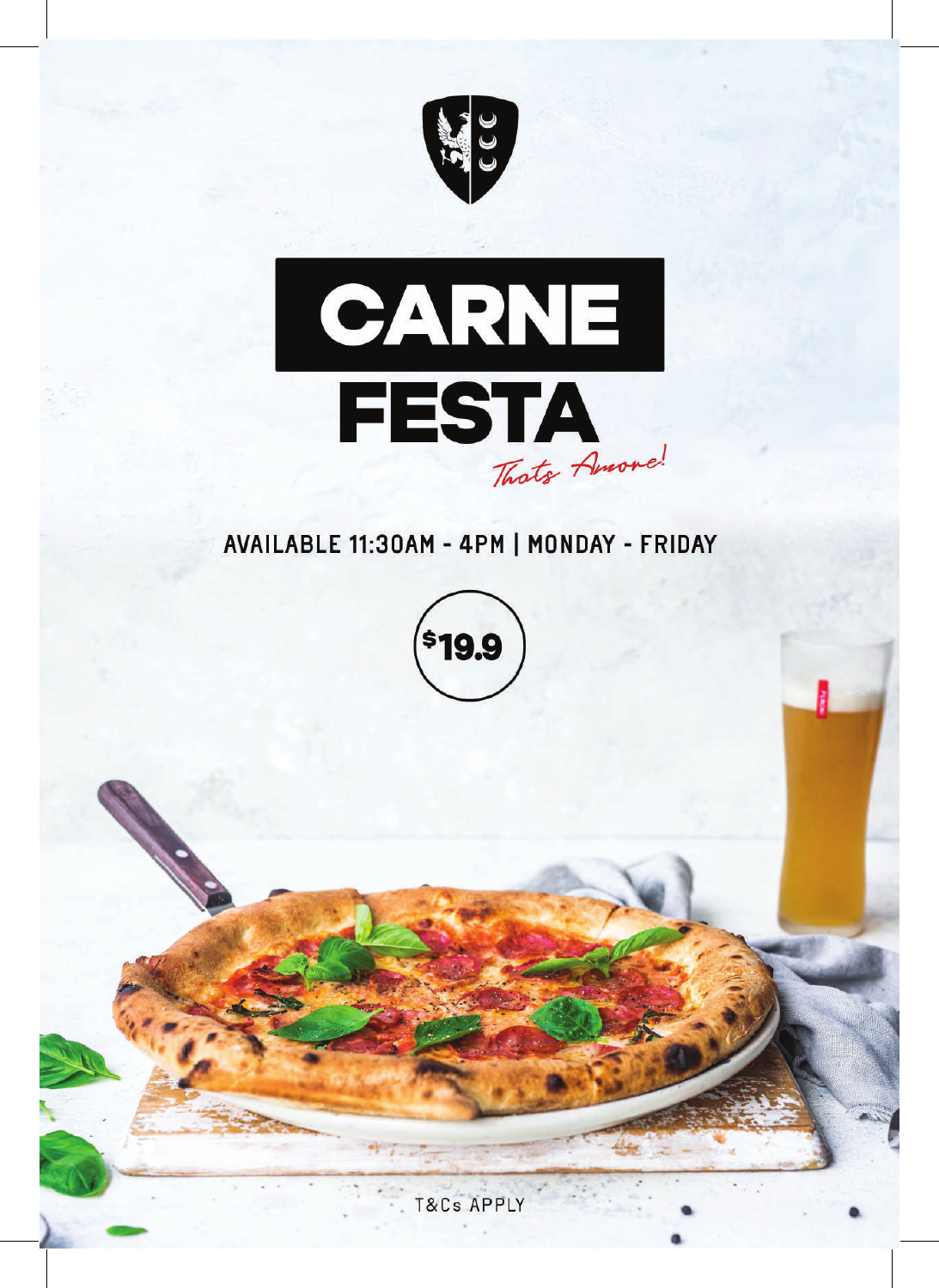#### *CRINITI'S SPECIAL*

#### chicken schnitzel

parmesan & parsley crumbed chicken breast served with chips

#### half bbq chicken

bbq- grilled chicken basted with your choice of criniti's bbq or chilli sauce served with chips

#### half rack of ribs 0.5kg

your choice of grain-fed beef, pork or lamb ribs with your choice of our housemade bbq or chilli sauce served with chips

#### criniti's classic burger

double wagyu beef patty, cheddar, bacon, lettuce, tomato, red onion, pickles, criniti's mayo & aioli served with chips

#### contains pork

#### sirloin steak 420g

msa grass-fed bone-in sirloin served with chips & red wine jus

#### lamb shank

lamb shank in napoletana sauce with mushrooms & basil served with chips

#### fish 'n' chips

lightly battered perch fillet served with chips, aioli & chilli aioli dips



#### rigatoni vegetarian  $\oslash$

roasted eggplant, zucchini, capsicum, confit cherry tomatoes, shallots, olives, feta & pine nuts with basil pesto

#### penne romana

chicken, cream, mushrooms, avocado, parmesan & shallots

#### spaghetti bolognese

traditional bolognese served with mamma rosa's meatball

#### fettuccine carbonara

our family recipe with crispy bacon, egg, cream, shallots, black pepper & pecorino

contains pork

\_\_\_\_\_\_\_\_\_\_\_\_\_\_

#### **THE DRINK IS ON US!**

Enjoy your choice of house wine, house beer or soft drink with every purchase of pasta,pizza,salads & healthy bowls. \*Offer excludes red bull.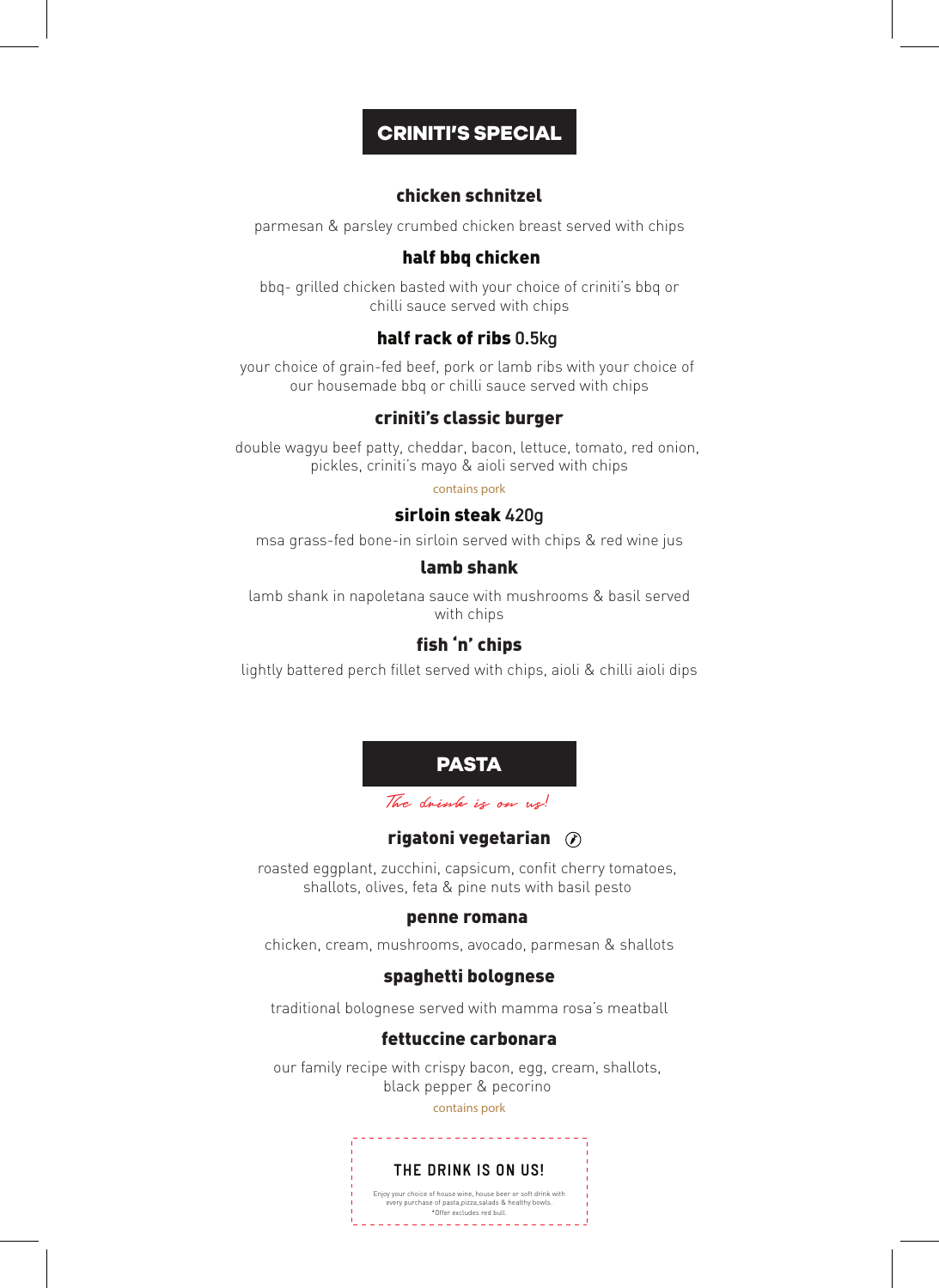

The drink is on us!

#### carne amore

bbq sauce, mozzarella, salame, ham, crispy bacon, veal, garlic & italian sausage

contains pork

#### bbq pollo

bbq sauce, mozzarella, chicken, mushrooms & red onion

#### margherita  $\oslash$

napoli sauce, bufala mozzarella, oregano & basil

#### pepperoni 'n' cheese

napoli sauce, mozzarella & sopressa salame contains pork

#### *SALADS & HEALTHY BOWLS*

The drink is on us!

#### grilled chicken salad

chargrilled chicken breast, cos lettuce, avocado, cherry tomatoes, red onion, shredded carrot, feta, semi dried tomatoes, roasted capsicum, marinated mushrooms & cucumber with lemon dressing

#### prawn & avocado salad

prawns, iceberg lettuce, avocado, tomato, cucumber, red onion & croutons with peri peri dressing

#### meatball veggie bowl

mamma rosa's meatballs, broccolini, marinated eggplant, marinated zucchini cherry tomatoes & napoli sauce topped with parmesan shavings



The drink is on us!

#### salami plate

a selection of cacciatore, salami, prosciutto, pepperoni & 'nduja salami served with mixed olives

contains pork

#### cheese plate  $\oslash$

 a selection of ricotta, gorgonzola, scamorza, parmesan & bufala mozzarella drizzled with honey, served with fresh pear

#### garlic & cheese crust  $\oslash$

garlic aioli, mozzarella & rosemary

#### **THE DRINK IS ON US!**

Enjoy your choice of house wine, house beer or soft drink with every purchase of pasta,pizza,salads & healthy bowls. \*Offer excludes red bull.